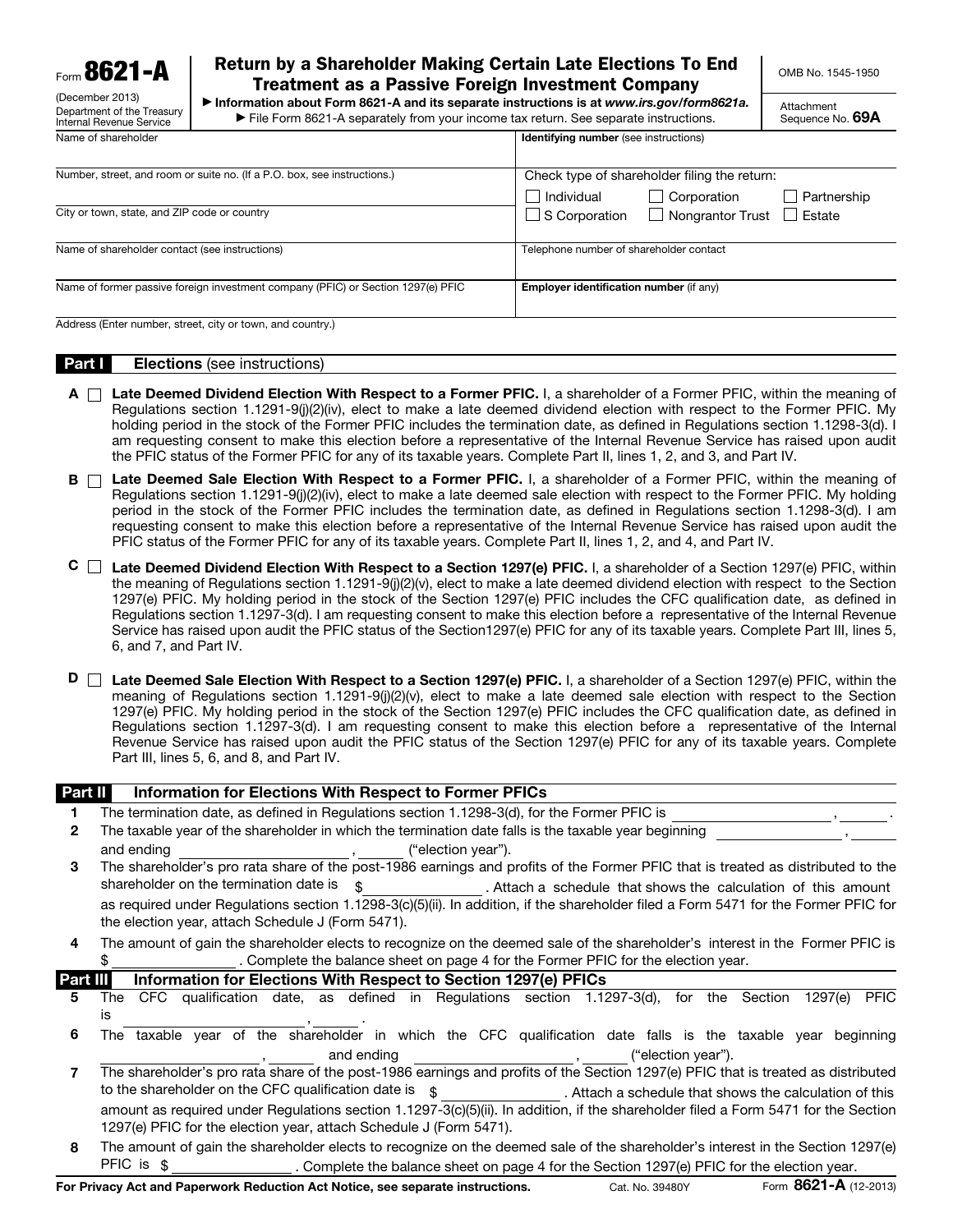|                | Form 8621-A (12-2013)                                                                                                                                                                                                                                                                                                                                                                                                                                                                                                               |    | Page 2 |
|----------------|-------------------------------------------------------------------------------------------------------------------------------------------------------------------------------------------------------------------------------------------------------------------------------------------------------------------------------------------------------------------------------------------------------------------------------------------------------------------------------------------------------------------------------------|----|--------|
| <b>Part IV</b> | <b>Computation of Tax and Interest Due</b>                                                                                                                                                                                                                                                                                                                                                                                                                                                                                          |    |        |
| 9а             | <b>Excess distribution.</b> Enter amount from line 3 or 4 of Part II or line 7 or 8 of Part III                                                                                                                                                                                                                                                                                                                                                                                                                                     | 9а |        |
| b              | Attach a statement that (a) shows the shareholder's holding period for each share of stock or<br>block of shares held, (b) allocates the amount on line 9a to each day in the shareholder's holding<br>period, and (c) aggregates all amounts that are allocated to the same taxable year.                                                                                                                                                                                                                                          |    |        |
| 10             | Enter the total of the amounts determined in line 9b that are allocable to the election year and to<br>taxable years before the foreign corporation became a PFIC (pre-PFIC years)                                                                                                                                                                                                                                                                                                                                                  | 10 |        |
| 11             | Enter the shareholder's income tax liability for the election year if the amount on line 10 above                                                                                                                                                                                                                                                                                                                                                                                                                                   | 11 |        |
| 12             | Enter the amount of the shareholder's income tax liability (see instructions), as reported on its<br>original or amended income tax return for the election year.                                                                                                                                                                                                                                                                                                                                                                   | 12 |        |
| 13             | Subtract line 12 from line 11                                                                                                                                                                                                                                                                                                                                                                                                                                                                                                       | 13 |        |
| 14             | Enter the aggregate increases in tax (before credits) for each taxable year in the shareholder's<br>holding period (other than the election year and pre-PFIC years)                                                                                                                                                                                                                                                                                                                                                                | 14 |        |
| 15             |                                                                                                                                                                                                                                                                                                                                                                                                                                                                                                                                     | 15 |        |
| 16             | Subtract line 15 from line 14<br>the second contract of the second contract of the second contract of the second contract of the second contract of the second contract of the second contract of the second contract of the second contract of the second cont                                                                                                                                                                                                                                                                     | 16 |        |
| 17             | Determine interest on each net increase in tax determined on line 16 above in the manner<br>described in the instructions. Enter the aggregate amount of interest here                                                                                                                                                                                                                                                                                                                                                              | 17 |        |
| 18             |                                                                                                                                                                                                                                                                                                                                                                                                                                                                                                                                     | 18 |        |
| 19             | Determine interest on the line 18 amount in the manner described in these instructions. Enter the                                                                                                                                                                                                                                                                                                                                                                                                                                   | 19 |        |
| 20             | If the shareholder received an excess distribution in a prior taxable year that was not reported on a<br>Form 8621, the shareholder must determine the additional tax and interest due under section 1291 as a<br>result of such excess distribution (including the interest from the due date of the return for the taxable<br>year in which the excess distribution was received until the date this form is filed with the IRS). Attach a<br>completed Form 8621 showing the computation of the amount and enter the amount here | 20 |        |
| 21             |                                                                                                                                                                                                                                                                                                                                                                                                                                                                                                                                     | 21 |        |

Important: Attach to Form 8621-A a copy of the Form 8621 filed by the shareholder for any taxable year in which the shareholder received an excess distribution from the foreign corporation.

| <b>Sign</b><br>Here                        | Signature and Title (if any)         |                                    | Date | Under penalties of perjury, I declare that I have examined this return, including accompanying schedules and statements, and to the best of my knowledge<br>and belief, it is true, correct, and complete. Declaration of preparer (other than taxpayer) is based on all information of which preparer has any knowledge. |      |  |  |  |  |
|--------------------------------------------|--------------------------------------|------------------------------------|------|---------------------------------------------------------------------------------------------------------------------------------------------------------------------------------------------------------------------------------------------------------------------------------------------------------------------------|------|--|--|--|--|
| <b>Paid</b><br><b>Preparer</b><br>Use Only | Print/Type preparer's name           | Preparer's signature               | Date | Check [<br>ヿ if<br>self-employed                                                                                                                                                                                                                                                                                          | PTIN |  |  |  |  |
|                                            | Firm's name<br>$\rightarrow$         | Firm's $EIN$ $\blacktriangleright$ |      |                                                                                                                                                                                                                                                                                                                           |      |  |  |  |  |
|                                            | Firm's address $\blacktriangleright$ |                                    |      |                                                                                                                                                                                                                                                                                                                           |      |  |  |  |  |

|  | Form 8621-A (12-2013) |  |
|--|-----------------------|--|
|--|-----------------------|--|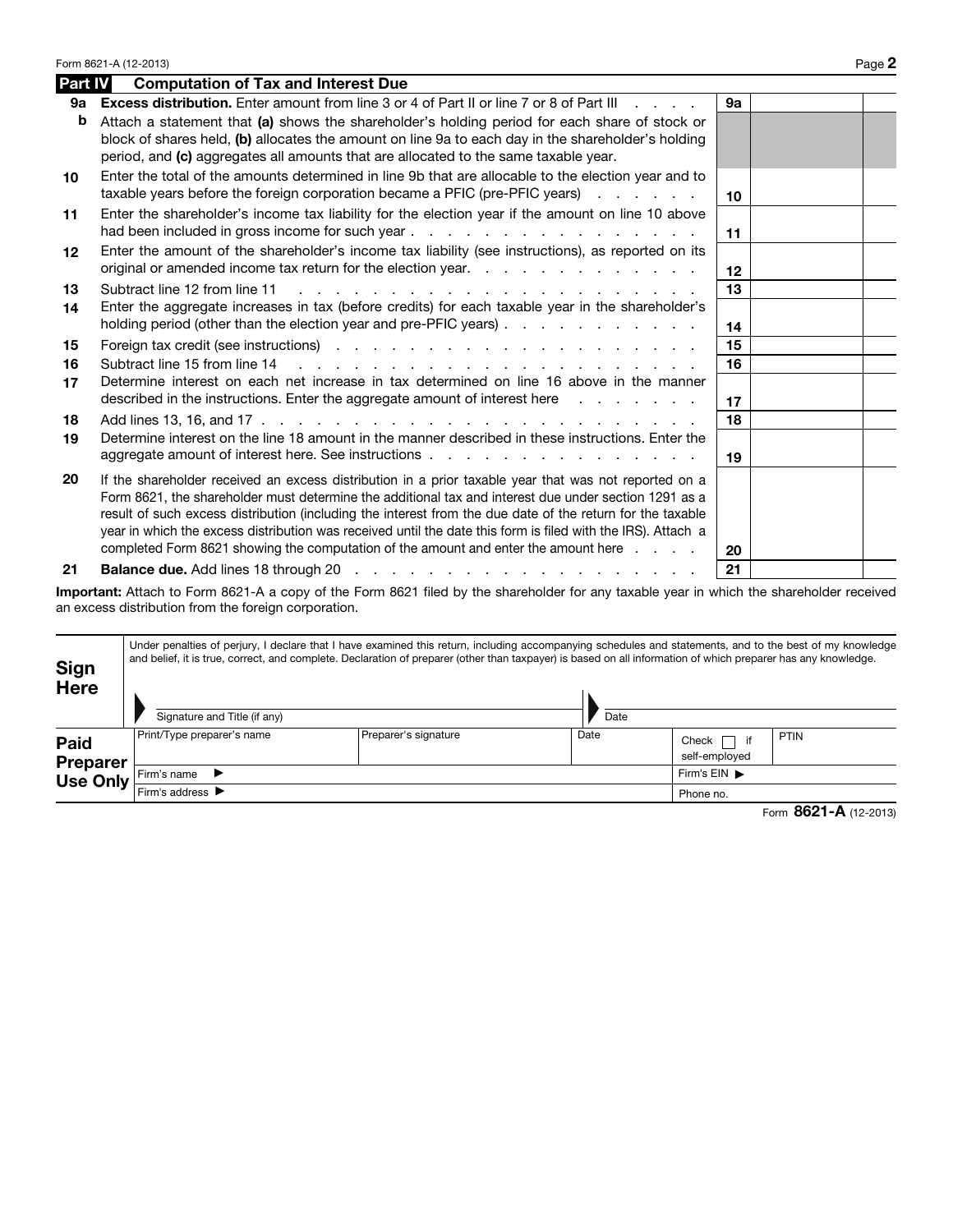## Closing Agreement on Final Determination Covering Specific Matters

▶ File this Closing Agreement in **Duplicate** (see instructions).

|                                            | ີ |                                                     |
|--------------------------------------------|---|-----------------------------------------------------|
| Name of shareholder                        |   | <b>Identifying number</b> (see instructions)        |
|                                            |   |                                                     |
|                                            |   |                                                     |
| Name of passive foreign investment company |   | <b>EIN or identifying number</b> (see instructions) |
|                                            |   |                                                     |
|                                            |   |                                                     |

Under section 7121 of the Internal Revenue Code of 1986, as amended ("the Code"), the shareholder filing this Form 8621-A ("Shareholder"), and the Commissioner of Internal Revenue ("Commissioner") hereby make the following closing agreement ("Closing Agreement").

WHEREAS, Shareholder is requesting consent to make the election specified in Part I of this Form 8621-A with respect to the PFIC specified on page 1 of this Form 8621-A ("Corporation").

WHEREAS, Shareholder has completed ALL of the applicable information requested on pages 1 and 2 of this Form 8621-A, which is incorporated into this closing agreement by reference.

WHEREAS, under Regulations section 1.1298-3(e)(1) and Regulations section 1.1297-3(e)(1), the Commissioner may grant consent<br>to make a late purging election if (1) Shareholder requests consent to make such election before purging election if  $(1)$  Shareholder requests consent to make such election a representative of the Internal Revenue Service raises upon audit the PFIC status of the foreign corporation for any taxable year of Shareholder; (2) Shareholder has agreed in a closing agreement with the Commissioner to eliminate any prejudice to the interests of the U.S. Government as a consequence of Shareholder's inability to file amended returns for the taxable year in which the CFC qualification date or termination date, as applicable, falls, or an earlier closed taxable year in which Shareholder has taken a position that is inconsistent with the treatment of the Corporation as a PFIC; and (3) Shareholder satisfies the procedural requirements set forth in Regulations section 1.1298-3(e)(3) or Regulations section 1.1297-3(e)(3).

WHEREAS, Regulations section 1.1298-3(e)(2) and Regulations section 1.1297-3(e)(2) provide that the interests of the U.S. Government are prejudiced if granting relief would result in Shareholder having a lower tax liability (other than by a de minimis amount), taking into account applicable interest charges, for the taxable year that includes the CFC qualification date or termination date, as applicable (or a prior taxable year in which Shareholder took a position on a return that was inconsistent with the treatment of the Corporation as a PFIC), than Shareholder would have had if Shareholder had properly made the section 1298(b)(1) election in the time prescribed in Regulations sections 1.1298-3(b)(3) or (c)(4) or Regulations sections 1.1297-3(b)(3) or (c)(4) or had not taken a position in a return for an earlier year that was inconsistent with the status of the Corporation as a PFIC.

THEREFORE, based on the material submitted by Shareholder in connection with this Closing Agreement, and in the absence of other material factual or legal circumstances concerning the events described above, it is determined and agreed for federal income tax purposes that—

1. The Commissioner grants Shareholder permission to make the election specified in Part I of this Form 8621-A with respect to Corporation.

2. If Shareholder had made a timely election for the Election Year for Corporation, it would have had an increase in tax for the Election Year in the amounts shown in Part IV of this Form 8621-A. Therefore, the payment of the amount shown on line 21 of this Form 8621-A is sufficient to eliminate any prejudice to the interest of the U.S. Government as a result of Taxpayer's inability to file a return for the Election Year, a closed taxable year.

3. Shareholder's basis in the stock of Corporation owned directly by the shareholder will be increased by the amount of the gain resulting from the deemed sale election shown on line 4 or line 8 of this Form 8621-A or the amount of the deemed dividend resulting from the deemed dividend election shown on line 3 or line 7 of this Form 8621-A.

4. This Closing Agreement constitutes a resolution under the Code of the specific matters discussed herein. No inference shall be made with respect to whether this resolution satisfies other federal law.

5. Shareholder understands that Shareholder may have defenses to the collection of tax described in the preceding paragraphs. Nevertheless, Shareholder voluntarily waives all defenses to the assessment and collection of tax, penalties, and interest described in the preceding paragraphs, including any defenses based on the expiration of the period of limitations on assessment or collection.

NOW THIS CLOSING AGREEMENT WITNESSETH, that Shareholder and the Commissioner hereby mutually agree to the determinations set forth above and further mutually agree that those determinations shall be final and conclusive, subject, however, to reopening in the event of fraud, malfeasance, or misrepresentation of material fact, and provided that any change or modification of applicable statutes or tax conventions shall render this Closing Agreement ineffective to the extent that it is dependent upon such statutes or tax conventions.

IN WITNESS WHEREOF, by signing the foregoing, the above parties signify that they have read and agreed to the terms of this document.

| By:                              | Date: |
|----------------------------------|-------|
| Title:                           |       |
| COMMISSIONER OF INTERNAL REVENUE |       |
| By:                              | Date: |
| Title:                           |       |

Form 8621-A (12-2013)